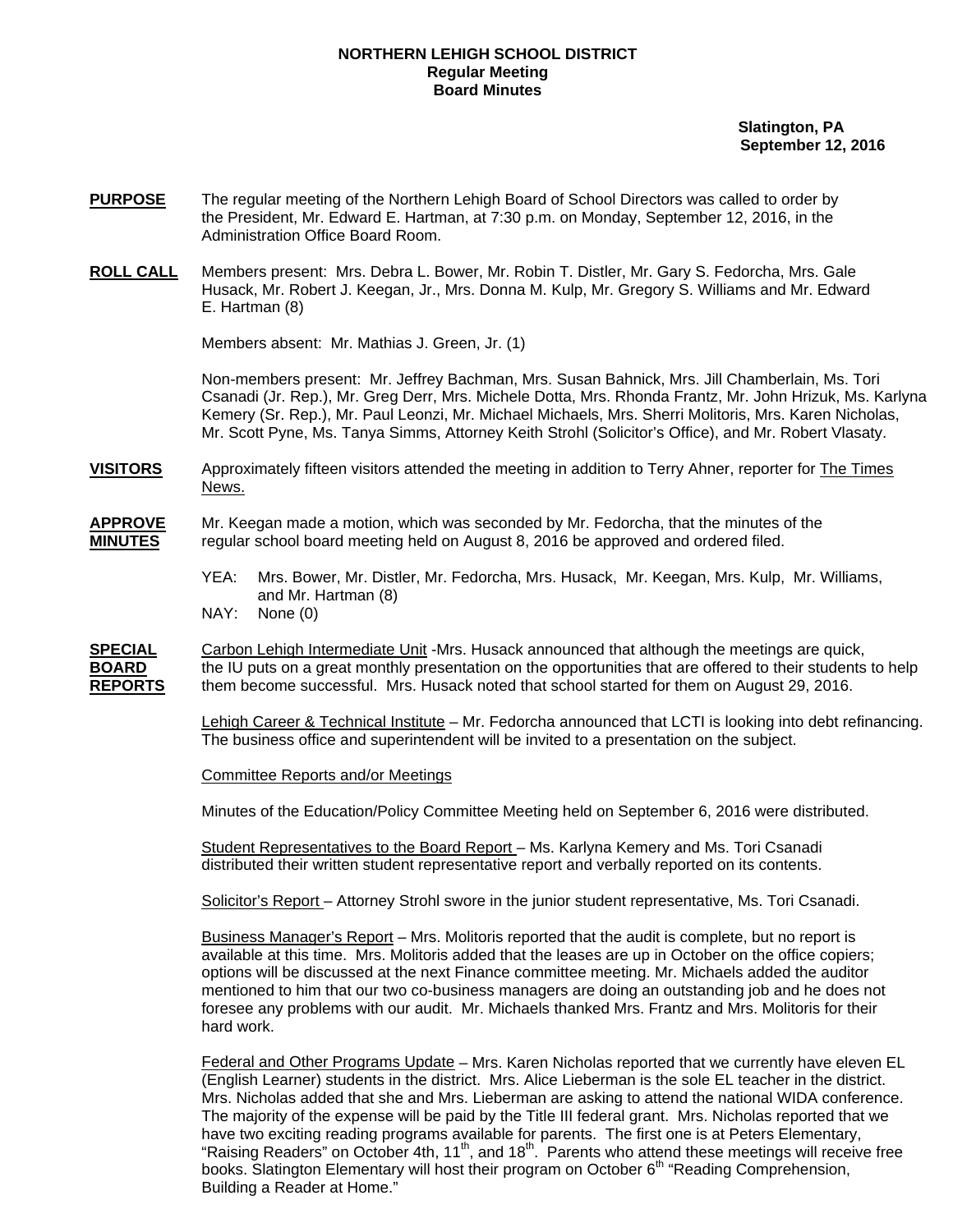

**SPECIAL** Superintendent's Report - Mr. Michaels reported that the third day enrollment numbers are part of the **BOARD** board packet.

**(cont.)** Mr. Michaels announced that RCN will be here on Thursday, September 15, 2016, with a donation of school supplies for Peters and Slatington Elementary School.

> Mr. Hartman reported that an executive session was held prior to tonight's meeting to discuss personnel issues.

Mr. Michaels introduced Mr. Damien Bower, son of Director Debra Bower, from Governor Wolf's office. Mr. Bower stated that he graduated from Northern Lehigh in 2012 and Temple University in May, 2016. During college, he went to Costa Rica for three weeks, interned with two state representatives, and interned for five months in Harrisburg on the Education Committee. He noted that he graduated in May and three days later started a job in Harrisburg. None of that would have been possible without the foundation he received here at Northern Lehigh and he wanted to pay his respects to the great teachers at Northern Lehigh. Mr. Michaels added that Mr. Bower is being promoted to a new position. Mr. Bower informed the board that he started in the Office of Constituent Services which is a brand new office. As a businessman, Governor Wolf wanted to expand the transparency of the executive branch and connect with the people he serves. Mr. Bower stated that he has been promoted and will begin working in the Office of Public Liaison.

- **PERSONNEL** Mr. Distler made a motion, which was seconded by Mr. Fedorcha, that the Board of Education approves the following personnel items:
- Resignation Accept the resignation of Janice Herzog from her position as Emotional Support Paraprofessional at the Middle School effective August 29, 2016.

Accept the resignation of Connie Zellner from her position as Slatington Elementary Cook's helper effective August 30, 2016.

| Appointment   | Dylan Hofmann*                                         | Temporary Professional Employee                    |
|---------------|--------------------------------------------------------|----------------------------------------------------|
| Instructional | Assignment:                                            | Half Time Family Consumer Science Teacher at the   |
|               |                                                        | Middle School replacing Susan Bowser who retired.  |
|               | Salarv:                                                | \$23,437.50 (Step 1 Bachelors on the 2016-2017 CBA |
|               |                                                        | Salary Schedule)                                   |
|               | Effective:                                             | August 22, 2016                                    |
|               | * Pending Verification of Missing Personnel File Items |                                                    |

| Jenna Hoffert        | <b>Professional Employee</b>                                                                                                          |
|----------------------|---------------------------------------------------------------------------------------------------------------------------------------|
| Assignment:          | High School Spanish Teacher replacing Ashlie Eckert<br>who resigned.                                                                  |
| Salary:              | \$56,800 (Step 5 Masters on the 2016-2017 CBA Salary<br>Schedule)                                                                     |
| Effective:           | August 22, 2016                                                                                                                       |
| <b>Shelby Bailey</b> | Temporary Vacancy Replacement                                                                                                         |
| Assignment:          | Middle School English Teacher replacing a teacher on<br>medical leave of absence.                                                     |
| Salary:              | Substitute Teacher Rate Days 1-30; Day 31 and<br>beyond: \$46,875 prorated (Step 1 Bachelors on the<br>2016-2017 CBA Salary Schedule) |
| Effective:           | August 23, 2016                                                                                                                       |
| Termination Date:    | Upon return of full time teacher                                                                                                      |
| Sarah Fink           | <b>Temporary Vacancy Replacement</b>                                                                                                  |
| Assignment:          | Slatington Elementary School 5 <sup>th</sup> Grade Teacher<br>replacing a teacher on family medical leave.                            |
| Salary:              | Substitute Teacher Rate Days 1-30; Day 31 and<br>beyond: \$46,875 (Step 1 Bachelors on the 2016-2017<br><b>CBA Salary Schedule)</b>   |
| Effective:           | August 22, 2016                                                                                                                       |
| Termination Date:    | November 2, 2016                                                                                                                      |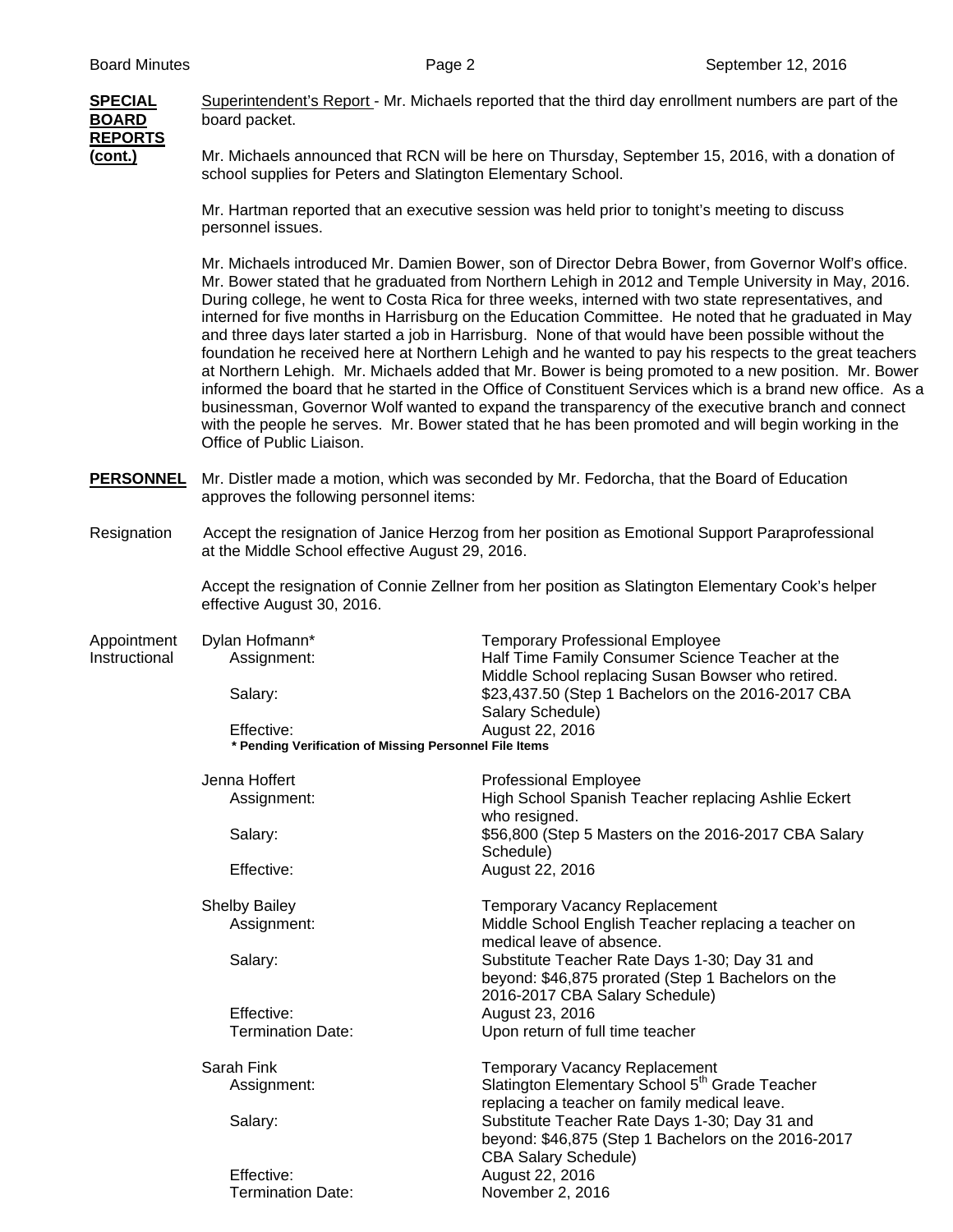| (cont.)                                                          | <b>PERSONNEL</b> Christina Oertner*<br>Assignment:<br>Salary:<br>Effective:<br><b>Termination Date:</b><br>* Pending Verification of Missing Personnel File Items                                                                                                                                                                                                                                                                                                                                                                                  | <b>Temporary Vacancy Replacement</b><br>Slatington Elementary School 4 <sup>th</sup> Grade Teacher<br>replacing a teacher on family medical leave.<br>Substitute Teacher Rate Days 1-30; Day 31 and<br>beyond: \$46,875 prorated (Step 1 Bachelors on the<br>2016-2017 CBA Salary Schedule)<br>September 12, 2016<br>January 30, 2017 |                                                                                                      |  |
|------------------------------------------------------------------|----------------------------------------------------------------------------------------------------------------------------------------------------------------------------------------------------------------------------------------------------------------------------------------------------------------------------------------------------------------------------------------------------------------------------------------------------------------------------------------------------------------------------------------------------|---------------------------------------------------------------------------------------------------------------------------------------------------------------------------------------------------------------------------------------------------------------------------------------------------------------------------------------|------------------------------------------------------------------------------------------------------|--|
| Permanent<br>Substitute<br><b>Teachers</b>                       | that of district personnel.                                                                                                                                                                                                                                                                                                                                                                                                                                                                                                                        | Approve the following individuals as District Wide permanent substitute teachers for the 2016-<br>2017 school year. They will be paid a daily per diem rate of \$120 and will receive district health<br>benefits according to the Affordable Care Act regulations with co-payment amounts equivalent to                              |                                                                                                      |  |
|                                                                  | <b>Shelby Bailey</b><br>Sarah Fink                                                                                                                                                                                                                                                                                                                                                                                                                                                                                                                 | Michelle McCormick<br>Stephen Reimert                                                                                                                                                                                                                                                                                                 |                                                                                                      |  |
| Administrative Vicky Papay<br>Transfer<br>Non-Instruct-<br>ional | From:<br>To:<br>Salary:<br>Effective:                                                                                                                                                                                                                                                                                                                                                                                                                                                                                                              | Paraprofessional at Peters Elementary School<br>PCA for Student #2990104 at Peters Elementary School<br>No change in salary<br>September 13, 2016                                                                                                                                                                                     |                                                                                                      |  |
| Leave of<br>Absence                                              | Approve the request of employee #3845 to take a Family Medical Leave beginning on or about<br>October 25, 2016, for the birth of her second child. Employee is requesting to use 5 personal days<br>and 21 sick days. Upon exhaustion of eligible sick days, she is requesting a twelve week family<br>medical leave. At the end of the family medical leave, employee is requesting an unpaid leave of<br>absence. Employee plans to return to her current position at the beginning of the fourth marking<br>period, on or about March 31, 2017. |                                                                                                                                                                                                                                                                                                                                       |                                                                                                      |  |
|                                                                  | Approve the request of employee #6664 to take a medical leave of absence for the birth of her<br>first child, beginning on or about October 26, 2016. Employee is requesting to use accumulated<br>sick days. Employee plans to return to her current teaching position upon release of attending<br>physician.                                                                                                                                                                                                                                    |                                                                                                                                                                                                                                                                                                                                       |                                                                                                      |  |
|                                                                  | Approve the request of employee #3700 to take a Family Medical Leave beginning on August<br>22, 2016. Employee is requesting to use 34.5 accumulated sick days. Upon exhaustion of sick<br>days, she is requesting a twelve week family medical leave. Employee plans to return to her<br>current teaching position upon release of attending physician.                                                                                                                                                                                           |                                                                                                                                                                                                                                                                                                                                       |                                                                                                      |  |
| Rescind<br>Co-Curricular<br>Appointment                          | Rescind the appointment of Jeremy Battista in the amount of \$854.00 from his position as<br>Middle School Yearbook Advisor for the 2016-2017 school year which was originally approved at<br>the August 8, 2016 school board meeting.                                                                                                                                                                                                                                                                                                             |                                                                                                                                                                                                                                                                                                                                       |                                                                                                      |  |
| Co-Curricular<br>Appointments<br>Renewal<br>2016-2017            | school year:<br>Kelly Follweiler<br>Patricia Jones<br>Steven Jonkman<br>Steven Jonkman<br>Michael Lehtonen<br><b>Christine Leslie</b><br>Andrea Meyers                                                                                                                                                                                                                                                                                                                                                                                             | Motion to renew the appointment of the following Co-Curricular positions for the 2016-2017<br>Senior Class Advisor<br>Senior Class Advisor<br><b>Elementary Chorus Advisor</b><br><b>Elementary Band Advisor</b><br>Scholastic Scrimmage Advisor - HS<br>Debate Advisor<br>Sophomore Class Advisor                                    | 671.00<br>\$<br>\$<br>671.00<br>\$<br>625.00<br>\$<br>833.00<br>854.00<br>\$<br>\$1,463.00<br>671.00 |  |
| Co-Curricular<br>Appointment<br>2016-2017                        | Jaclyn Follweiler*<br>Mary Frank<br>Sarah Hill<br><b>Tracy Karpowich</b><br>Nicholas Sander                                                                                                                                                                                                                                                                                                                                                                                                                                                        | <b>MS Girls' Basketball Coach</b><br><b>MS Yearbook Advisor</b><br><b>SADD Advisor</b><br>Sophomore Class Advisor<br>Newspaper Advisor - HS                                                                                                                                                                                           | \$4,650.00<br>\$854.00<br>\$<br>587.00<br>\$671.00<br>\$1,922.00                                     |  |

 **\*Pending Verification of Missing Personnel File Items**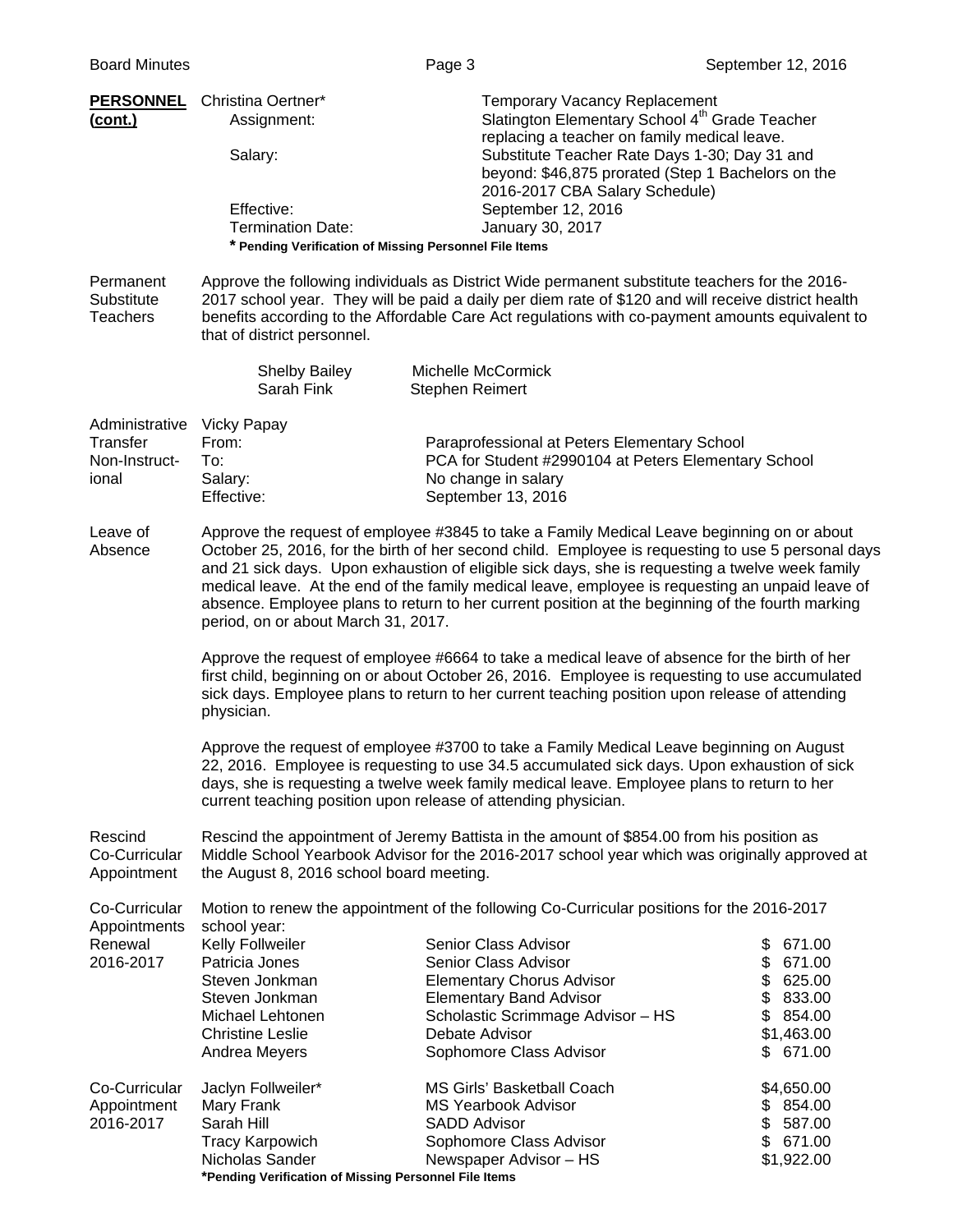| <b>PERSONNEL</b><br><u>(cont.)</u><br>Salary<br>Adjustments | year:<br>Sara Shimer<br>From:<br>To:                                                                                                                                                                                                                                                                                                                                                                                                                                               | Acknowledge the following teacher who has completed the requirements per the Collective<br>Bargaining Agreement that would entitle them to a salary increase for the 2016-2017 school<br>Step 2B+24<br>Step 2M                                                                                 |  |
|-------------------------------------------------------------|------------------------------------------------------------------------------------------------------------------------------------------------------------------------------------------------------------------------------------------------------------------------------------------------------------------------------------------------------------------------------------------------------------------------------------------------------------------------------------|------------------------------------------------------------------------------------------------------------------------------------------------------------------------------------------------------------------------------------------------------------------------------------------------|--|
| Co-Curricular<br>Volunteers                                 | Kelsey Follweiler*<br>Alex Lerch*<br>James Corle<br>Kim Corle<br>Rebecca Hamm*<br>Ryan Kern<br>Matt Newhard*<br>Christina Oertner*<br>Channing Shiffert*<br>Jason Steigerwalt<br>*Pending Verification of Missing Personnel File Items                                                                                                                                                                                                                                             | Assistant MS Girls' Basketball Coach<br>Assistant Boys' Basketball Coach<br><b>Band Advisor</b><br><b>Band Advisor</b><br><b>Band Advisor</b><br><b>Assistant Wrestling Coach</b><br><b>Band Advisor</b><br><b>Band Advisor</b><br><b>Assistant Girls' Soccer Coach</b><br><b>Band Advisor</b> |  |
| HS Webpage<br>Maintenance<br>A.Kern                         | Approve a stipend in the amount of \$500.00 for Mr. Andrew Kern for High School website<br>maintenance and working with students during the 2016-2017 school year. Mr. Kern has<br>constant contact with teachers, secretaries, and administrators in an effort to update the<br>website on a daily basis with the latest information, handouts, and scheduled events.<br>Stipend to be funded by the High School Student Activities Fund.                                         |                                                                                                                                                                                                                                                                                                |  |
| District Web<br>Maintenance<br>A. Kern                      | Approve a stipend in the amount of \$1,000.00 for Mr. Andrew Kern for maintenance and<br>updates of the district website during the 2016-2017 school year. Stipend to be funded<br>by superintendent's budget.                                                                                                                                                                                                                                                                     |                                                                                                                                                                                                                                                                                                |  |
| Peters Web-<br>Site Maint-<br>enance<br>J. Bashore          | Approve a stipend in the amount of \$500.00 for Ms. Janet Bashore for maintenance<br>and updates of the Peters Elementary website during the 2016-2017 school year.<br>Stipend to be funded by Peters Elementary principal's discretionary account.                                                                                                                                                                                                                                |                                                                                                                                                                                                                                                                                                |  |
| Slatington<br>Website<br>Maintenance<br>K. Dibilio          | Approve a stipend in the amount of \$500.00 for Ms. Kori Dibilio for maintenance<br>and updates of the Slatington Elementary website during the 2016-2017 school year.<br>Stipend to be funded by Slatington Elementary principal's discretionary account.                                                                                                                                                                                                                         |                                                                                                                                                                                                                                                                                                |  |
| Artistic Dir.<br>Fall Play/<br>S. Shuey                     | Approve Stephen Shuey as Artistic Director for the Fall Play/Spring Musical for the NLHS<br>Student Theater Group. Stipend for the Artistic Director will be \$2,000 to be paid out of the General<br>Spring Musical Fund High School Student Activities Fund. The Artistic Director will be responsible for and overseeing<br>all persons involved with set design and construction, costuming, lighting, sound, etc., determined<br>by the HS Principal and Production Director. |                                                                                                                                                                                                                                                                                                |  |
| Substitute-<br>Instructional                                |                                                                                                                                                                                                                                                                                                                                                                                                                                                                                    | Approve the following substitute teachers for the 2016-2017 school year at the 2016-2017<br>substitute teacher rates as approved on the Supplementary Personnel Salary Schedule:                                                                                                               |  |
|                                                             | Lori King - Elementary<br>Christina Oertner* - Elementary PK-4                                                                                                                                                                                                                                                                                                                                                                                                                     | Scott Valentine* - Social Studies; Mid-level Science<br>*Pending Verification of Missing Personnel File Items                                                                                                                                                                                  |  |
| Substitute-<br>Non-<br>Instructional<br>Aide/<br>Secretary  | Tami Herman*<br>Janice Herzog                                                                                                                                                                                                                                                                                                                                                                                                                                                      | Approve the following individuals as substitute secretary/aides for the 2016-2017 school year at<br>the 2016-2017 substitute rate as approved on the Supplementary Personnel Salary Schedule:<br>Amanda Trelease<br>Patricia Bortz<br>*Pending Verification of Missing Personnel File Items    |  |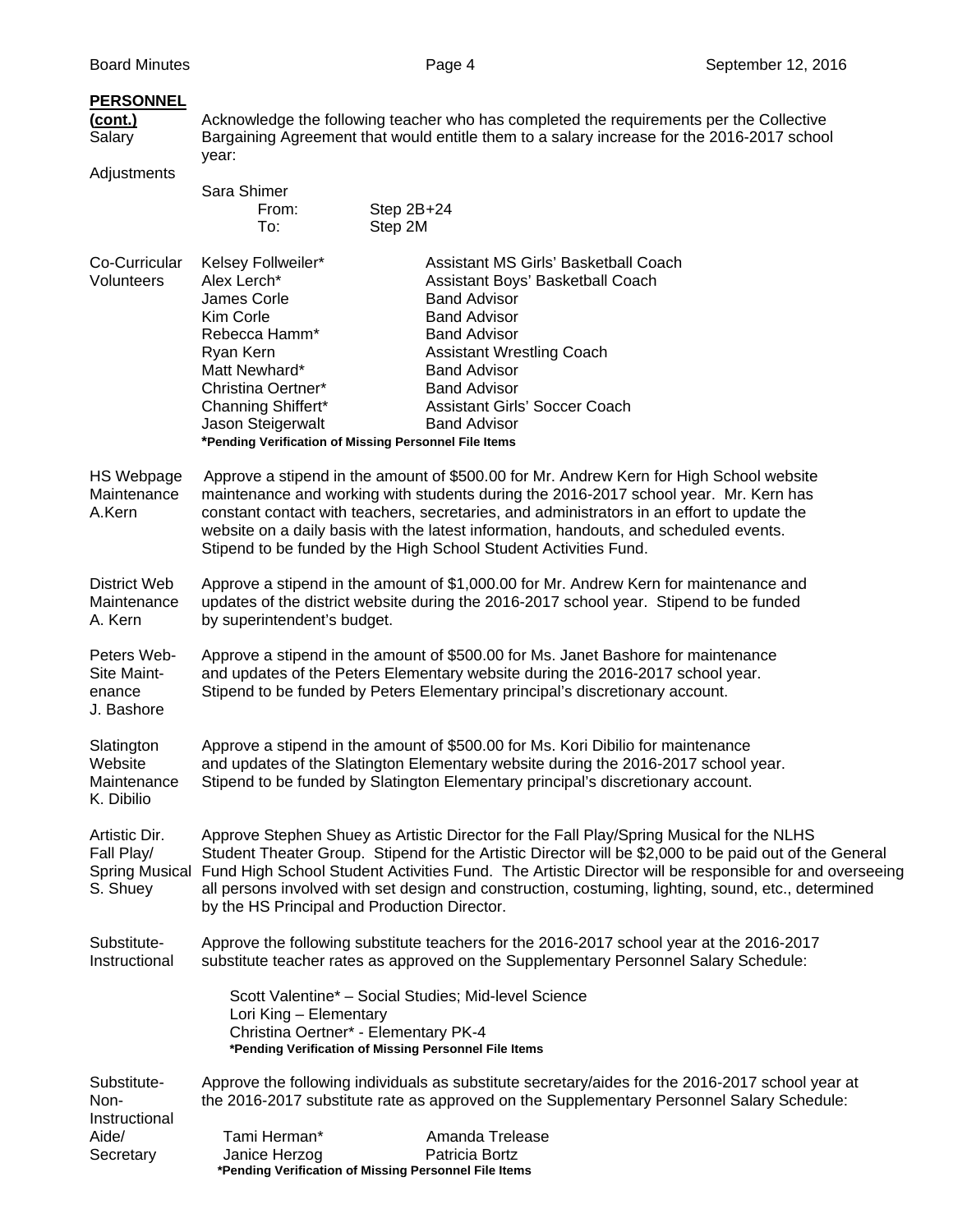Reading as presented after first reading.

| <b>PERSONNEL</b><br><u>(cont.)</u><br>Cafeteria<br>Workers |                                                                                                                                                                                                                                                                                                      |                                                                                          |                                                                                        | Approve the following individuals as substitute cafeteria workers for the 2016-2017 school year at<br>the 2016-2017 substitute rate as approved on the Supplementary Personnel Salary Schedule: |
|------------------------------------------------------------|------------------------------------------------------------------------------------------------------------------------------------------------------------------------------------------------------------------------------------------------------------------------------------------------------|------------------------------------------------------------------------------------------|----------------------------------------------------------------------------------------|-------------------------------------------------------------------------------------------------------------------------------------------------------------------------------------------------|
|                                                            |                                                                                                                                                                                                                                                                                                      | Tami Herman*<br>Amanda Trelease<br>*Pending Verification of Missing Personnel File Items |                                                                                        |                                                                                                                                                                                                 |
| Custodians                                                 | Approve the following individuals as substitute custodian for the 2016-2017 school year at the 2016-<br>2017 substitute rate as approved on the Supplementary Personnel Salary Schedule:                                                                                                             |                                                                                          |                                                                                        |                                                                                                                                                                                                 |
|                                                            |                                                                                                                                                                                                                                                                                                      | Lori Vernon*<br>*Pending Verification of Missing Documents                               |                                                                                        |                                                                                                                                                                                                 |
| Unpaid<br>Volunteers                                       | Approve the following unpaid volunteer aides in the Peters and/or Slatington Elementary school<br>and Middle School for the 2016-2017 school year:                                                                                                                                                   |                                                                                          |                                                                                        |                                                                                                                                                                                                 |
|                                                            |                                                                                                                                                                                                                                                                                                      | Margaret Blose<br>Patricia Bollinger<br>Susan Bowser<br>Andrea Fella<br>Dixie Gross      | Janet McKelvey<br>Joanne Perich<br>Gina Serfass<br>JoAnne Sipos<br><b>Erica Szwast</b> | Karen Haberen<br>Sharon Karpiszin<br>Nancy Wagner<br>Sheila White                                                                                                                               |
|                                                            |                                                                                                                                                                                                                                                                                                      |                                                                                          |                                                                                        | Approve the following unpaid volunteer to assist in the Technology Department as needed:                                                                                                        |
|                                                            |                                                                                                                                                                                                                                                                                                      | Kristina Quay*<br>*Pending Verification of Missing Documents                             |                                                                                        |                                                                                                                                                                                                 |
|                                                            | YEA:<br>NAY:                                                                                                                                                                                                                                                                                         | and Mr. Hartman (8)<br>None $(0)$                                                        |                                                                                        | Mrs. Bower, Mr. Distler, Mr. Fedorcha, Mrs. Husack, Mr. Keegan, Mrs. Kulp, Mr. Williams,                                                                                                        |
| <b>CONFER-</b><br><b>ENCES</b>                             |                                                                                                                                                                                                                                                                                                      | approves the following conferences:                                                      |                                                                                        | Mr. Williams made a motion, which was seconded by Mrs. Husack, that the Board of Education                                                                                                      |
|                                                            | Rhonda Frantz - A/CAPA Fall Workshop - November 3-4, 2016 - Hershey, PA - Registration:<br>\$255.00, Lodging: \$256.00, Meals: \$10.00, Travel: \$81.00 - Total Approximate Cost: \$602.00 -<br>Funding: Business Office Budget.                                                                     |                                                                                          |                                                                                        |                                                                                                                                                                                                 |
|                                                            | Karen Nicholas – WIDA 2016 National Conference – October 12-14, 2016 – Philadelphia, PA –<br>Registration: \$595.00, Lodging: \$482.79, Meals: \$91.00, Travel: \$166.68 - Total Approximate<br>Cost: \$1335.47 - Funding: Title III Funds - \$1,077.79; Curriculum & Instruction Budget - \$257.68  |                                                                                          |                                                                                        |                                                                                                                                                                                                 |
|                                                            | Alice Lieberman - WIDA 2016 National Conference - October 12-14, 2016 - Philadelphia, PA<br>- Registration: \$595.00, Lodging: \$482.79, Meals: \$91.00, Travel: \$166.68 - Total Approximate<br>Cost: \$1335.47 - Funding: Title III Funds - \$1,077.79; Curriculum & Instruction Budget - \$257.68 |                                                                                          |                                                                                        |                                                                                                                                                                                                 |
|                                                            | Joseph Tout - University of Pittsburgh: College in High School Conference - September 15-16, 2016<br>- Pittsburgh, PA - Lodging - \$150.00; Travel - \$247.32 - Total Approximate Cost: \$397.32 - Funding:<br>Curriculum & Instruction Budget.                                                      |                                                                                          |                                                                                        |                                                                                                                                                                                                 |
|                                                            | YEA:<br>NAY:                                                                                                                                                                                                                                                                                         | and Mr. Hartman (8)<br>None (0)                                                          |                                                                                        | Mrs. Bower, Mr. Distler, Mr. Fedorcha, Mrs. Husack, Mr. Keegan, Mrs. Kulp, Mr. Williams,                                                                                                        |
| <b>POLICY</b>                                              | Mr. Fedorcha made a motion, which was seconded by Mrs. Husack, that the Board of Education<br>approves the following policy items:                                                                                                                                                                   |                                                                                          |                                                                                        |                                                                                                                                                                                                 |
| <b>Board Policy</b>                                        | Approve school board policy #104 - Programs - Nondiscrimination in Employment/Contract Practices,                                                                                                                                                                                                    |                                                                                          |                                                                                        |                                                                                                                                                                                                 |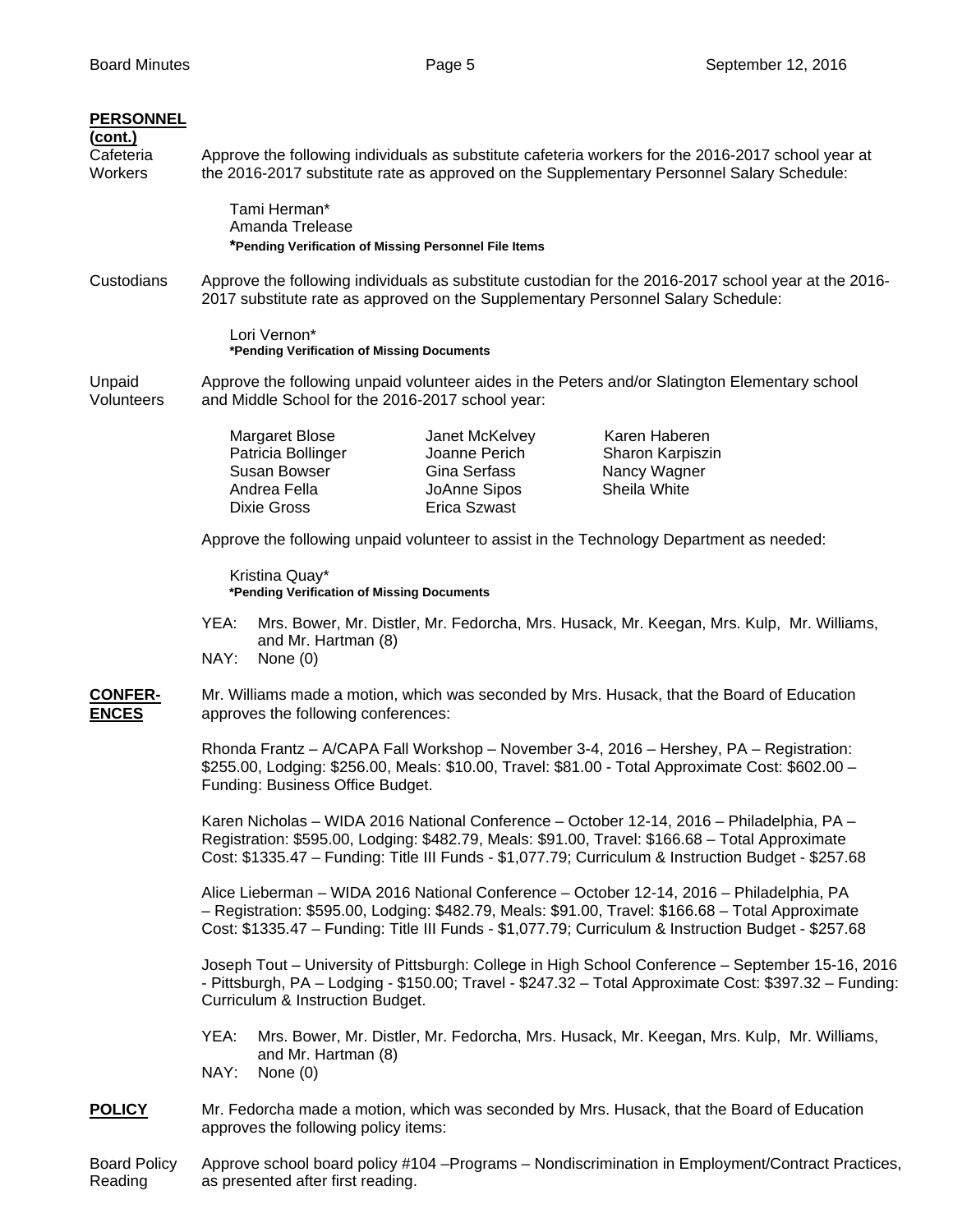| <b>POLICY</b><br><u>(cont.)</u>                                | Approve school board policy #247 – Pupils – Hazing, as presented after first reading.                                                                                                                                                                                                                           |  |  |  |
|----------------------------------------------------------------|-----------------------------------------------------------------------------------------------------------------------------------------------------------------------------------------------------------------------------------------------------------------------------------------------------------------|--|--|--|
|                                                                | Approve school board policy #317.1 - Employees - Educator Misconduct, as presented after<br>first reading.                                                                                                                                                                                                      |  |  |  |
|                                                                | Approve school board policy #622 - Finances - GASB Statement 34, as presented after first<br>reading.                                                                                                                                                                                                           |  |  |  |
| Homebound<br>Instruction                                       | It is recommended that the Board of Education grant homebound instruction for a $12th$ grade<br>student, Student No. 1790202 for five hours per week, effective August 29, 2016 and continuing until<br>approximately October 17, 2016.                                                                         |  |  |  |
|                                                                | YEA:<br>Mrs. Bower, Mr. Distler, Mr. Fedorcha, Mrs. Husack, Mr. Keegan, Mrs. Kulp, Mr. Williams,<br>and Mr. Hartman (8)<br>NAY:<br>None $(0)$                                                                                                                                                                   |  |  |  |
| <b>NEW</b><br><b>BUSINESS</b><br><b>PSBA</b>                   | Mr. Williams made a motion, which was seconded by Mrs. Kulp, that the Board of Education<br>approves the following new business items and to vote for all of the candidates on the<br>ballot since they are running unopposed:                                                                                  |  |  |  |
| Summary<br>Offense<br><b>Notices</b>                           | Approve to designate and authorize the following administrators to sign summary<br>offense notices for district students for the 2016-2017 school year:                                                                                                                                                         |  |  |  |
|                                                                | Mr. Frank Gnas - School Police Officer<br>Mr. Paul Leonzi - Peters Elementary School Principal<br>Mr. Scott Pyne - Slatington Elementary School Principal<br>Mrs. Jill Chamberlain - Middle School Principal<br>Mr. Robert Vlasaty - High School Principal<br>Ms. Tanya Simms - High School Assistant Principal |  |  |  |
| <b>PSBA</b><br><b>Officers</b><br>31,<br>President-elect 2017. | <b>RECOMMEND</b> That the Board of Education votes for Michael Faccinetto as President-elect<br>of the Pennsylvania School Boards Association, effective January 1, 2017 through December                                                                                                                       |  |  |  |
| V.President                                                    | RECOMMEND  That the Board of Education votes for David Hutchinson as Vice President of<br>the Pennsylvania School Boards Association, effective January 1, 2017 through December 31,<br>2017.                                                                                                                   |  |  |  |
| <b>Trustees</b>                                                | <b>RECOMMEND</b> That the Board of Education votes for Marianne Neel, and Michael Faccinetto<br>as Trustees with terms ending December 31, 2017; William LaCoff with a term ending December<br>31, 2018, and Kathy Swope and Mark Miller with terms ending December 31, 2019.                                   |  |  |  |
| <b>District</b><br>Goals<br>2016-2017                          | Approve the Northern Lehigh School District Goals for the 2016-2017 school year.                                                                                                                                                                                                                                |  |  |  |
|                                                                | YEA:<br>Mrs. Bower, Mr. Distler, Mr. Fedorcha, Mrs. Husack, Mr. Keegan, Mrs. Kulp, Mr. Williams,<br>and Mr. Hartman (8)<br>NAY:<br>None $(0)$                                                                                                                                                                   |  |  |  |
| <b>FINANCIAL</b>                                               | Mrs. Kulp made a motion, which was seconded by Mr. Fedorcha, that the Board of Education<br>approves the following financial items:                                                                                                                                                                             |  |  |  |
| List of<br><b>Bills</b>                                        | Approve the Following List of Bills:<br>General Fund months of August & September, 2016<br>Cafeteria Fund month of August & September, 2016<br>Refreshment Stand month of August, 2016                                                                                                                          |  |  |  |